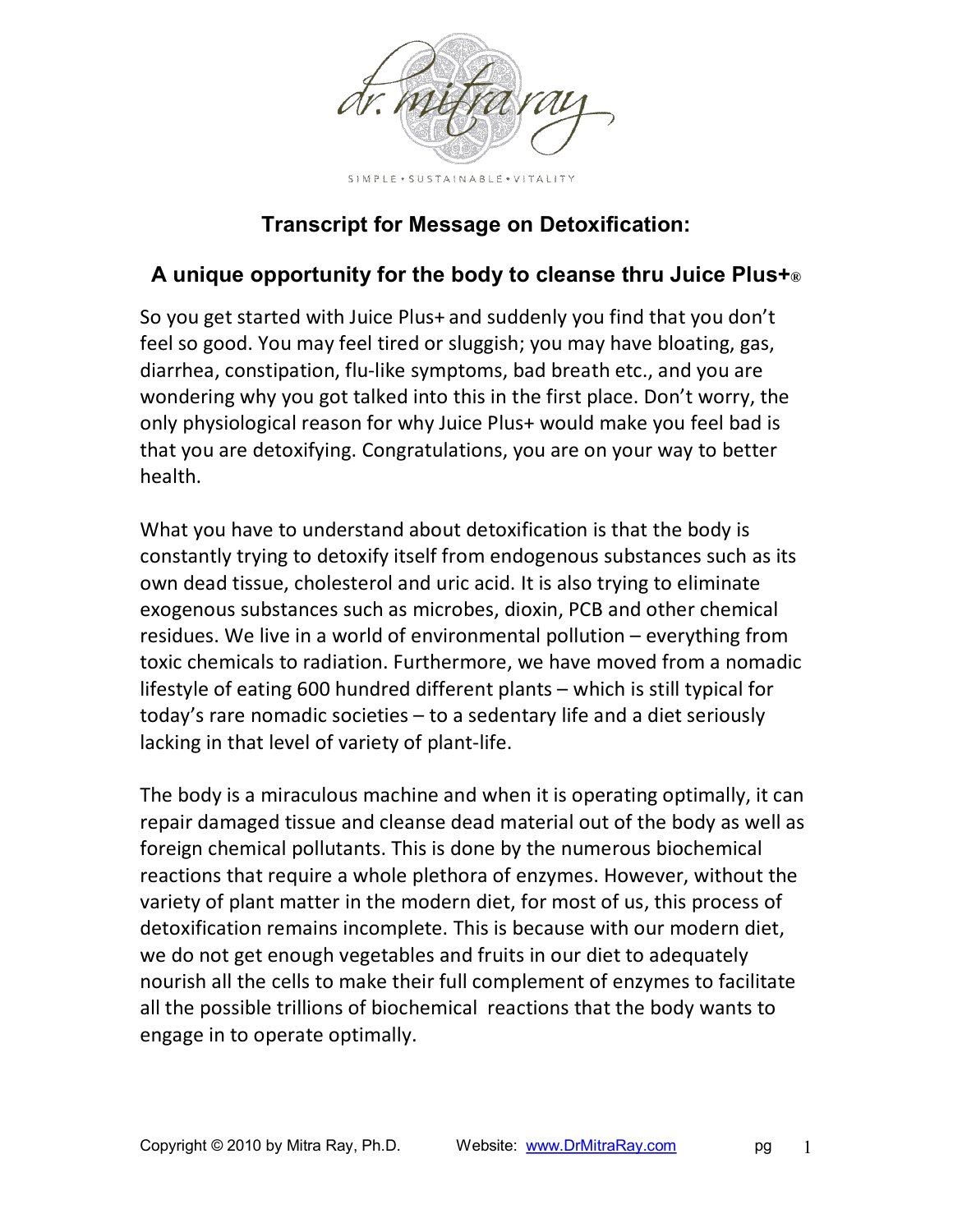

SIMPLE . SUSTAINABLE . VITALITY

For instance, the liver is a powerhouse organ for detoxification. There are, what scientists call, phase I and phase II enzymes that help in this process (and some believe there is yet another phase III set of enzymes). Phase I enzymes are involved in what I'll call the first stage in "tagging" foreign substances for removal in the body. These enzymes unfortunately also generate loads of free radicals in the process and this can lead to secondary damage to the cells. Here an adequate supply of antioxidants being present is critical to prevent such damage (and Juice Plus+ can provide them). Now it gets a little more complicated because this tagging of foreign substances such that body can remove them requires phase II enzymes to complete the process and this also requires a higher level of nutrient intake.

Now when a person gets on Juice Plus+ – with nutrients from over 25 different plants in the Orchard, Garden and Vineyard blend, the liver becomes very happy as it can finally make all the enzymes necessary to get the job done. This relative increase in the cleansing reactions can show up as excess gas, bloating, constipation or diarrhea, since the liver dumps toxins into the bowel to be excreted.

The other major system in the body involved in cleansing is the lymphatic system.

Most people don't know that there is twice as much lymph fluid in your body as blood. The lymph continuously bathes each cell and drains away the debris in a circulatory system powered only by your breathing and movement. If the movement of the lymph stopped entirely you would die in a matter of hours. The lymph system's primary function is to isolate infection and cellular detritus from the rest of the body and deal with it. This process is happening all over the body all the time. Amazingly, the lymphatic system has no central pump but depends on muscle contraction and manual manipulation to move fluid. Just as an aside, deep breathing is